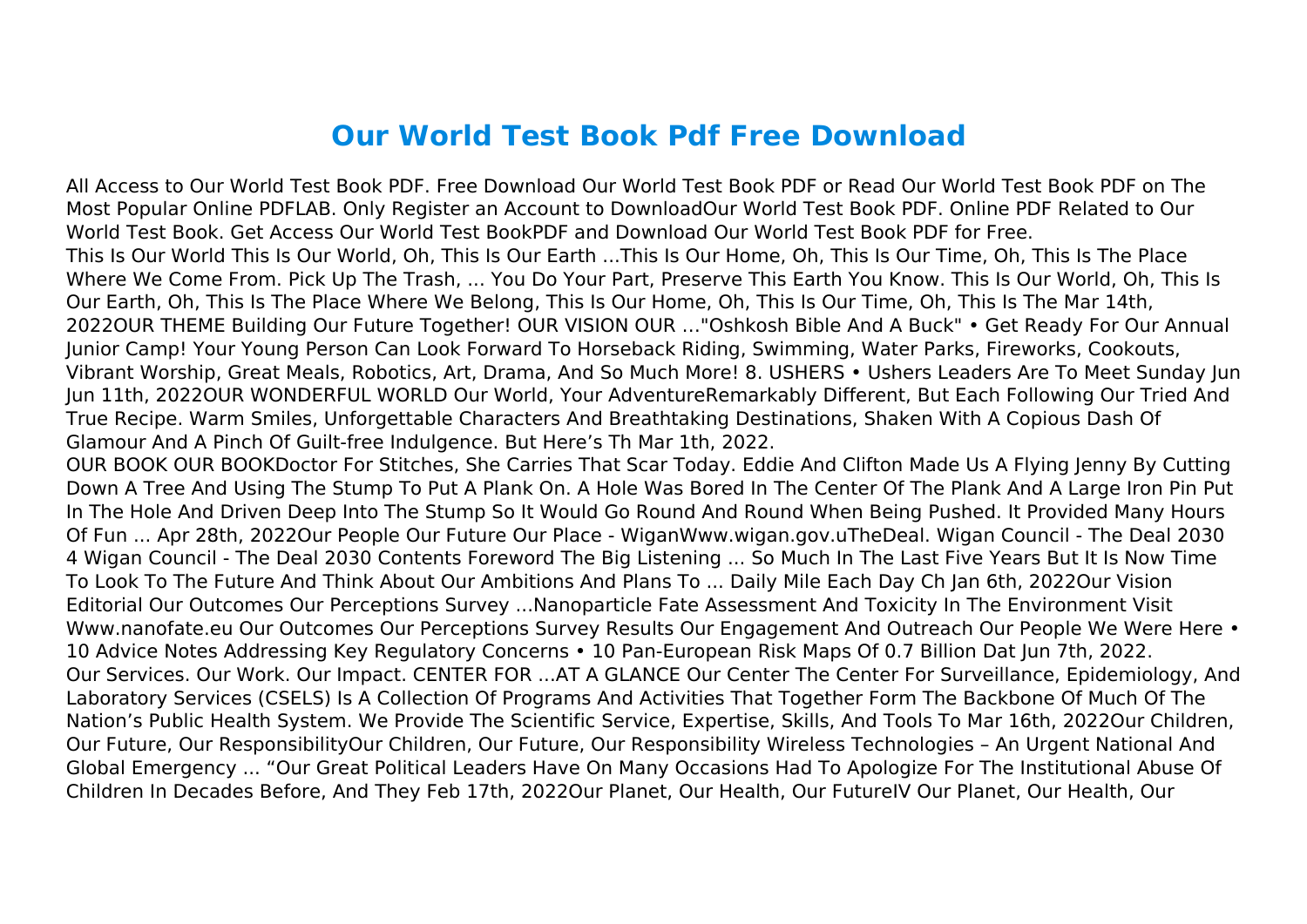Future Our Planet, Our Health, Our Future 1 Executive Summary Our Planet, O May 29th, 2022.

OUR COMMITMENT TO OUR FAMILIES Our Price - Here When …Also Provides After Funeral Catering, With A Dedicated Chef And Catering Staff Mortuary Facility - Care Of Your Loved One By Our Mortuary Team At Our Private ... Thank You Cards - Design Thank You Cards - Copies Photo Frames Photo Presentation - Up To 50 Photos Profe Mar 9th, 2022OUR MISSION OUR PHILOSOPHY OUR RESEARCH INTERESTSPricing, And Digital Marketing Analytics. In Addition, Marketing Faculty Teach Analytics Courses Across Programs, Including In The Masters In Business Analytics Program. We Also Offer A Social Media Marketing MOOC Through Questrom Digital On The EdX Platfo May 19th, 2022Our Parts… Our People… Our Service… We Are Stellar!A518 (46RH, 46RE), A618 (47RH, 47RE), 48RE 97 RE7R01A, JR710E, JR711E 169 8HP55, 8HP70 226 A604 (40TE, 41TE, 41AE) 105 JF414E 170 8HP90 227 ... 300 75500R Gasket, 125/125C Bottom Pan (Nitrile Rubber) 1980-Up 1 64300 64300 NL 371 3292 Boot, 125C Filler Tube 1980-Up 1 … Jun 19th, 2022.

A - Initiative OUR EARTH, OUR ENVIRONMENT, OUR …We Live In A Restless Planet And Cannot Fully Control Or Predict Nature. Since The Beginning Of Existence, We Have Exploited Nature By Cutting Innumerable Trees To Build Infrastructure And By Killing Animals For Food. We Have Extracted Minerals, Crystals, And Gems From The Womb Of The Earth. We Have Taken And Used Whatever Natural Mar 9th, 2022OUR MISSION. OUR FUTURE. OUR GRATITUDE. - Abramson …Nov 23, 2020 · Barbara And David Seidenberg Ed And Shelley Sigman Ira Silberman And Marilyn Kutler Fred Skolnick Linda Snyder Tracy And Peter Spain Jay Spector And Genie Cohen Susan And Joel Spencer Charlotte Stein Family Of Dr. Joshua Uram Phyllis And Herbert Victor Meredith And Mark Weiss Toby Wolfberg\* And Zelitch And Yanovski Families Judy And Harvey Zalesne Feb 17th, 2022Our Nature. Our Nation. Our Future.Model For The Proactive Conservation Of Fish And Wildlife. This Legislation Redirects \$1.3 Billion Annually In Existing Revenues To State Fish And Wildlife Agencies To Implement Their Science-driven Wildlife Action Plans, And An Additional \$97.5 Jan 1th, 2022.

Our Deceased Mothers Want Our Fond Memories Of Them, Our ...Not Our Tears – Most Are Celebrating In Heaven With Mother Mary 08/05/2016 At 20h20 Father God, Jesus Christ, Mother Mary Jesus Christ Thank You, My Daughter Fernanda, For Sitting With Me, Your Jesus Christ, My Father God, The Holy Spirit And My Blessed Mother Mary. My Little One, I, Your Jesus Christ, I Am Here To Converse With Mar 11th, 2022To Our Members And Their Families, Our Sponsors, And Our ...Residency: University Of Texas, Houston Fellowship: University Of Texas, Houston Specialty: Rheumatology Practice: Tallahassee Primary Care Associates, 1803 Miccosukee Commons Drive Sabrina Ali, M.D. St. George's University School Of Medicine Nathan Blake, M.D. Morehouse School Of Medicine Philip Denoux, M.D. Ross University School Of Medicine May 17th, 2022Our Shared Projects Our Commitments Our Common Success• Coaching The Offshore Team Responsible For Providing User Support. • Supervision Of Support Teams, Developments And Corresponding User. • Business Analyst In Charge Of